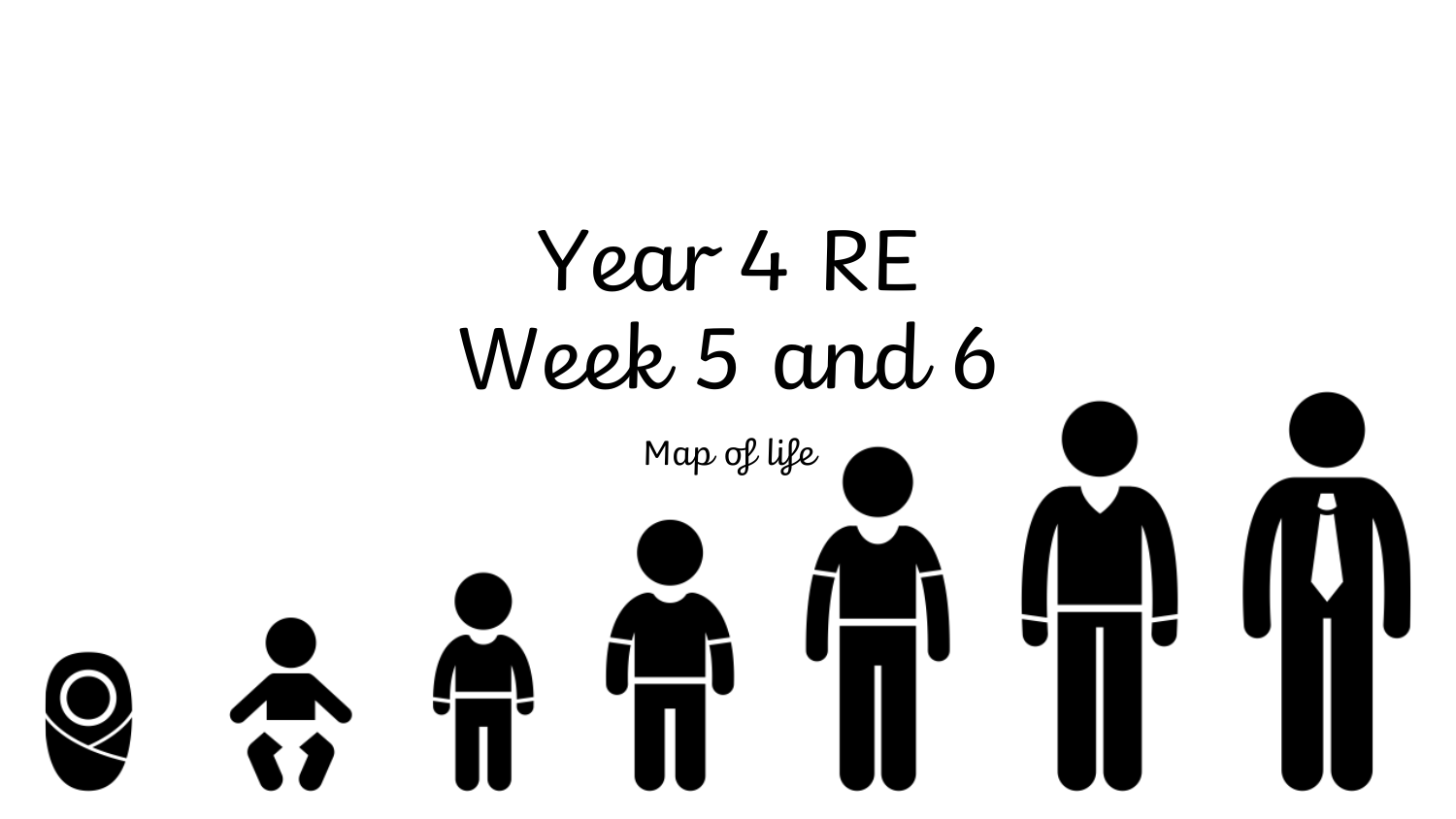## Week 1 – Your map of life

Your task this week is to show your journey through life so far in a photo album. You could document this in a few different ways:

- Create a timeline with photos and dates attached
- Create a photo album with a photo from each year of your life
- Create an online document (powerpoint, google docs etc.) to show your life.

## The small print

You are going to write some life events that you would like to complete in the future and draw yourself doing those things. Some examples might be:

- Get on my secondary school rugby team
- Go to college and study Maths
- Get a job at ….
- Get to university and train to become a teacher
- Learn to drive
- Find someone I love and get married!
- Buy a house
- Buy a car
- Go on a holiday around the world!



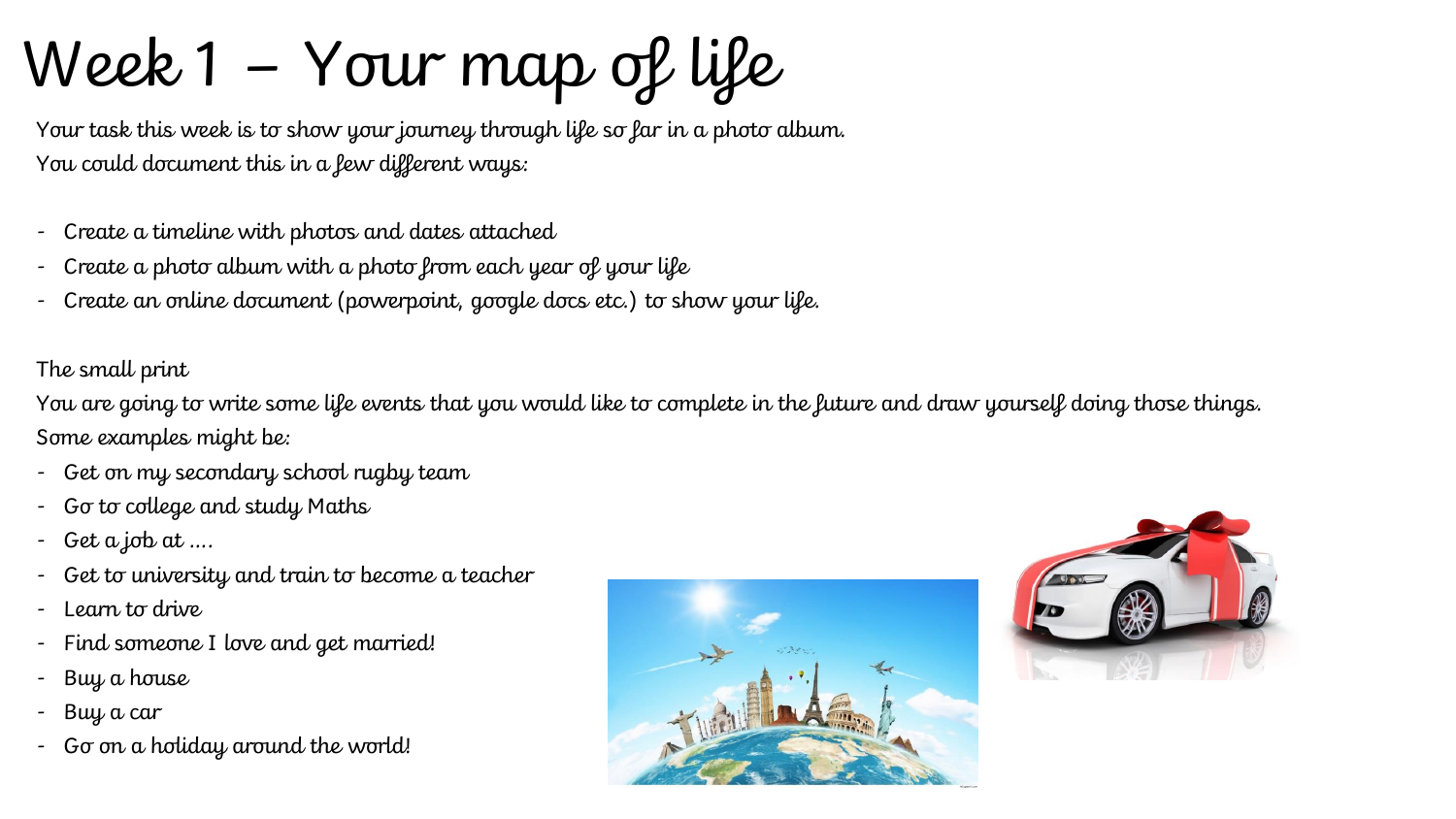## Week 2 – Another person's map of life

## Your task

Research one of these Religious figures and see if you can create a map of their life.

Use the timeline provided to do this.

Religious figures to choose from:

- Jesus (Christianity)
- Rama (Sikhism)
- Buddha (Buddism)
- Brahma (Hinduism)
- Moses (Judaism)
- Mohammed (Islam)